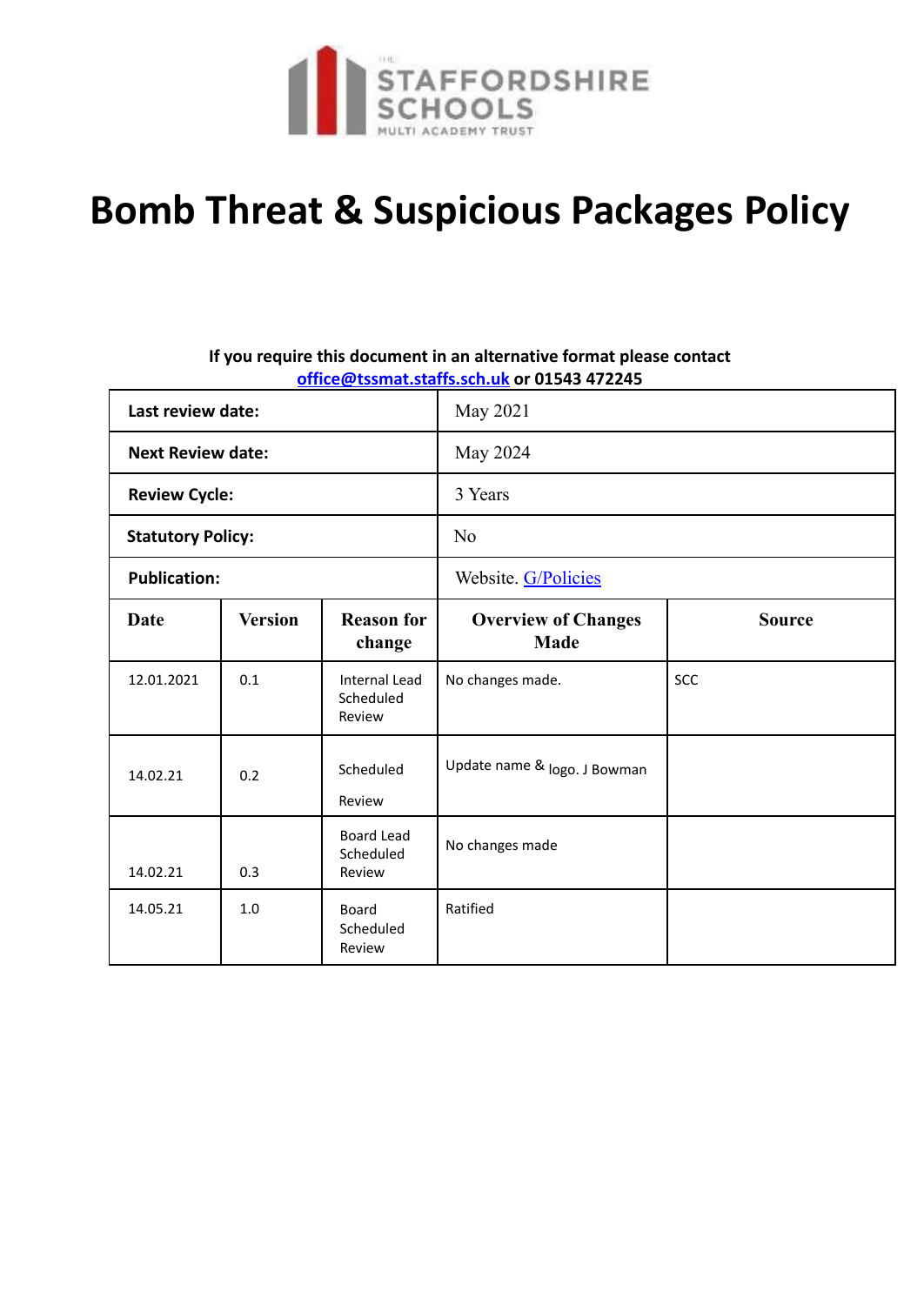# **Bomb Threats and Suspect Packages Guidance**

# **1. Introduction**

The vast majority of bomb threats are hoaxes designed to cause alarm and disruption. As well as the rare instances of valid bomb threats, terrorists may also make hoax bomb threat calls to intimidate the public, businesses and communities, to draw attention to their cause and to mislead police. An increasing number are sent electronically using email or social media applications. All such communications are a crime and should be reported to the police by dialing 999. It is important that schools have plans that include how the information is recorded, acted upon and passed to police.

Note – this guidance is based upon the following UK Government Guidance:

https://www.gov.uk/government/publications/bomb-threats-guidance/procedures-for-handling-bomb-threa ts

# **2. Communication of the threat**

A bomb threat can be communicated in a number of different ways.

- − in person over the telephone;
- − a recorded message;
- − communicated in written form;
- − delivered face-to-face;
- − sent by email or social media (e.g. Twitter or Instagram, etc.).
- − communicated via a third-party, i.e. a person or organisation unrelated to the intended victim and identified only to pass the message.

# **3. Immediate steps if you receive a bomb threat communication**

Any member of staff with a direct telephone line, mobile phone, computer or tablet etc., could conceivably receive a bomb threat. Such staff should understand the actions required of them as the potential first response to a threat message.

# **If you receive a telephone threat you should:**

- − stay calm and listen carefully.
- − have immediate access to a checklist on key information that should be recorded (see Bomb Threat Checklist in Appendix 1).
- − if practical, keep the caller talking and alert a colleague to dial 999.
- − if displayed on your phone, note the number of the caller, otherwise, dial 1471 to obtain the number once the call has ended.
- − if the threat is a recorded message write down as much detail as possible.
- − If the threat is received via text message do not reply to, forward or delete the message. (Note the number of the sender and follow police advice).
- − know who to contact in your organisation upon receipt of the threat, e.g. Headteacher/CEO. They will need to make an assessment of the threat and decide actions to take.

# **If the threat is delivered face-to-face:**

− try to remember as many distinguishing characteristics of the threat-maker as possible.

# **If discovered in a written note, letter or as graffiti:**

− treat as police evidence and stop other people touching the item.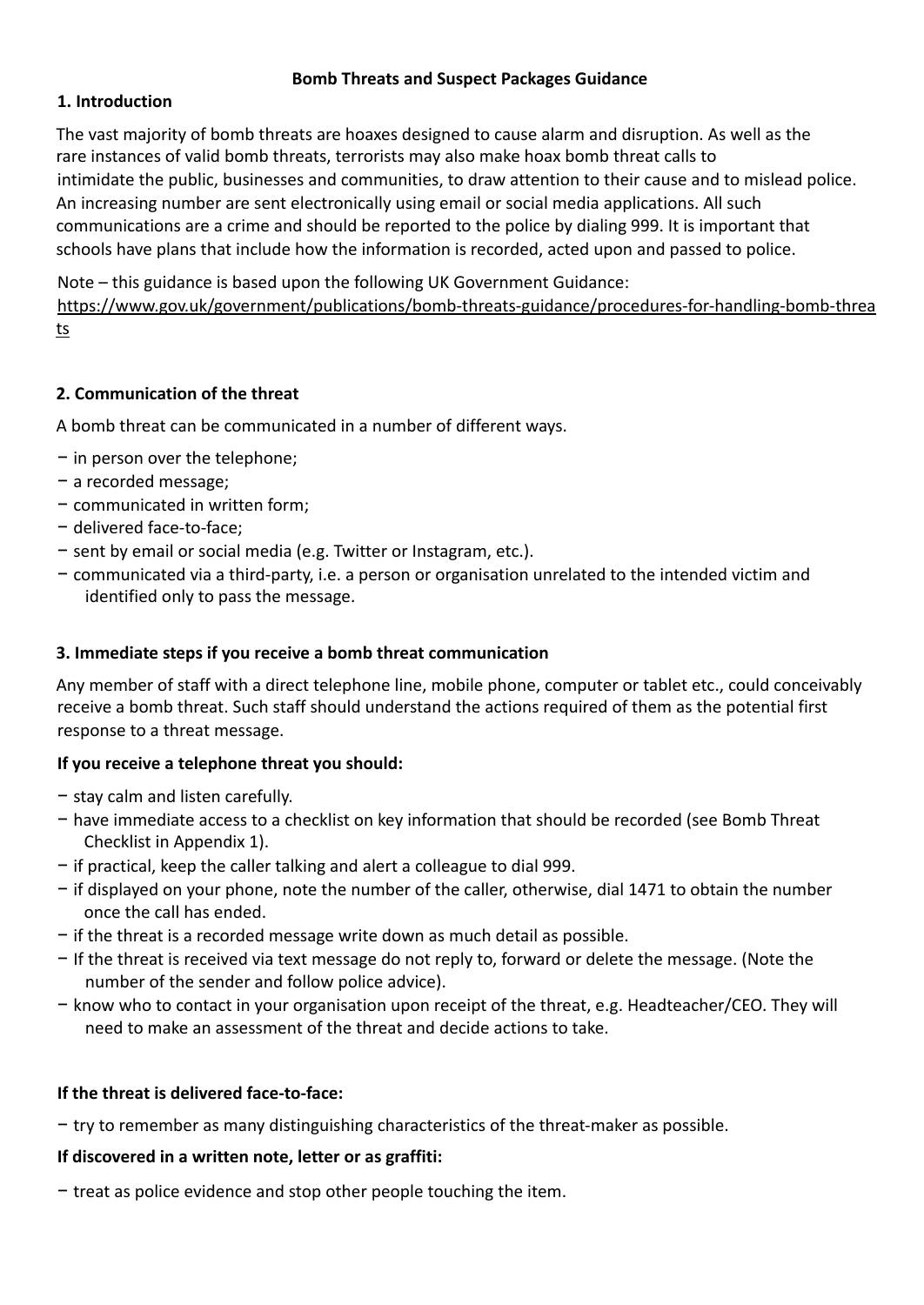#### **If the threat is received via email or social media application:**

− do not reply to, forward or delete the message.

− note the sender's email address or username/user ID for social media applications. − preserve all web log files for your organisation to help the police investigation (as a guide, 7 days prior to the threat message and 48 hours after).

# **Dial 999 and follow police advice. Seek advice from the venue security/premises manager as soon as possible.**

# **4. Assessing the credibility of bomb threats**

Police will assess the threat at the earliest opportunity. When specific intelligence is known to police, advice will be issued accordingly.

#### **5. Actions to consider**

Responsibility for the initial decision making remains with the management of the location being threatened. Do not delay your decision making process waiting for the arrival of police. Police will assess the credibility of the threat at the earliest opportunity.

All bomb threats should be reported to the police and their subsequent advice followed accordingly. It is essential that appropriate plans exist; they should be event and location specific.

All bomb threats should be reported to the Staffordshire County Council Safeguarding department by the senior member of staff on site,and to the Police..

#### **6. Evacuation**

Should the Headteacher decide that evacuation is necessary; the most practicable way would be in accordance with the normal fire drill procedure. **Do Not Activate the Alarm System**. Consider the options below.

Calmly, ask each area to evacuate to your designated bomb threat evacuation point which should be at least 500 metres from the building. A cursory check of each room by staff before they leave may reveal any unusual or suspicious article.

# **6.1 External evacuation**

Leaving the venue will be appropriate when directed by police and/or it is reasonable to assume the threat is credible, and when evacuation will move people towards a safer location.

At least two assembly points should be identified in opposing directions, and at least 500 metres from the suspicious item, incident or location.

Where possible the assembly point should not be a car park.

It is essential that evacuation plans exist; they should be event and location specific. The police will establish cordons depending upon the size of an identified suspect device. Always follow police directions and avoid assembly close to a police cordon.

# **6.2 Internal or inwards evacuation ('invacuation')**

There are occasions when it is safer to remain inside. Staying in your venue and moving people away from external windows/walls is relevant when it is known that a bomb is not within or immediately adjacent to your building.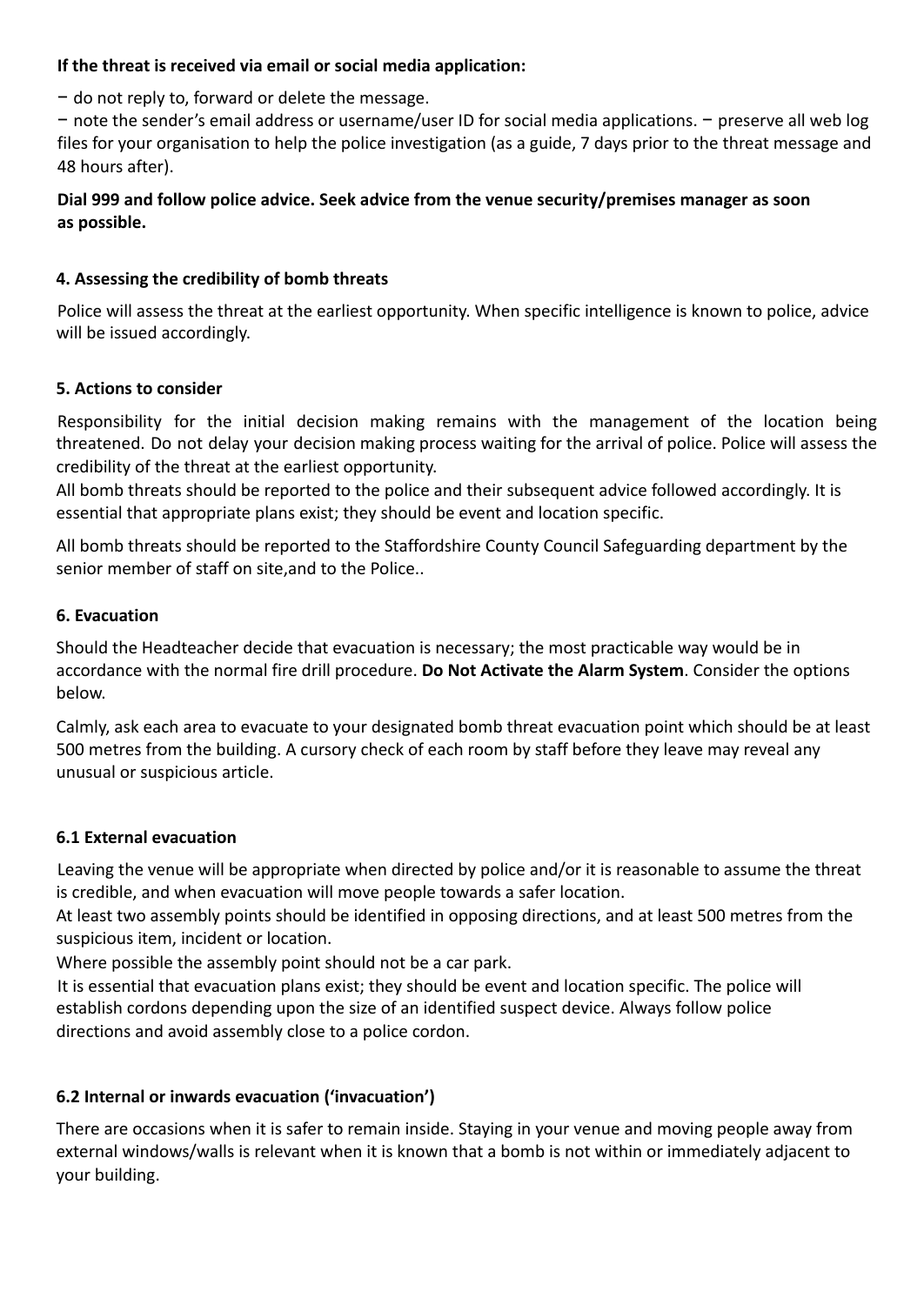If the suspect device is outside your venue, people may be exposed to greater danger if the evacuation route inadvertently takes them past the device. A safer alternative may be the use of internal protected spaces. This type of inwards evacuation needs significant pre-planning and may benefit from expert advice to help identify an internal safe area within your building. These locations should be in your plans. If the location of the device threatened is unknown, evacuation represents a credible and justifiable course of action.

# **6.3 Decision not to evacuate or inwardly evacuate**

This will be reasonable and proportionate if, after an evaluation by the relevant manager(s), the threat is deemed implausible (e.g. a deliberate hoax).

In such circumstances police may provide additional advice and guidance relating to other risk management options. It may be considered desirable to ask staff familiar with the venue to check their immediate surroundings to identify anything out of place, see search considerations below.

# **7. Suspect Packages**

A Suspect/Suspicious package is a package or envelope found or received, normally by mail or courier or delivered in person, which arouses the suspicion of the receiver because of some indicator or indicators. It may or may not be preceded by letter or telephone threats or warnings. It may simply be poorly addressed, or it may be a hoax.

# **7.1. Premises Search**

# See also Appendix 2

If you receive a threat and depending upon how credible it is, you may decide to conduct a search for suspicious items.

This should be conducted in the following way:

− ensure plans are in place to carry out an effective search in response to a bomb threat. − identify who in your venue will coordinate and take responsibility for conducting searches. − initiate a search by messaging over a public address system (coded messages avoid unnecessary disruption and alarm), by text message, personal radio or by telephone cascade.

- − divide your venue into areas of a manageable size for 1 or 2 searchers. Ideally staff should follow a search plan and search in pairs to ensure nothing is missed.
- − ensure those conducting searches are familiar with their areas of responsibility. Those who regularly work in an area are best placed to spot unusual or suspicious items.
- − focus on areas that are open to the public; enclosed areas (e.g. cloakrooms, stairs, corridors, etc.) evacuation routes and assembly points, car parks, other external areas.
- − develop appropriate techniques for staff to be able to routinely search public areas without alarming any visitors present.
- − under no circumstances should any suspicious item be touched or moved in any way. Immediately start evacuation and dial 999.
- − ensure all visitors know who to report a suspicious item to and have the confidence to report suspicious behaviour.

# **7.2 Characteristics of a suspect/Suspicious Package or Letter**

The likelihood of receiving a package or letter containing suspicious substances is remote. There are a wide range of dangerous items that can be sent by post such as explosive devices, chemicals or biological agents or radioactive substances.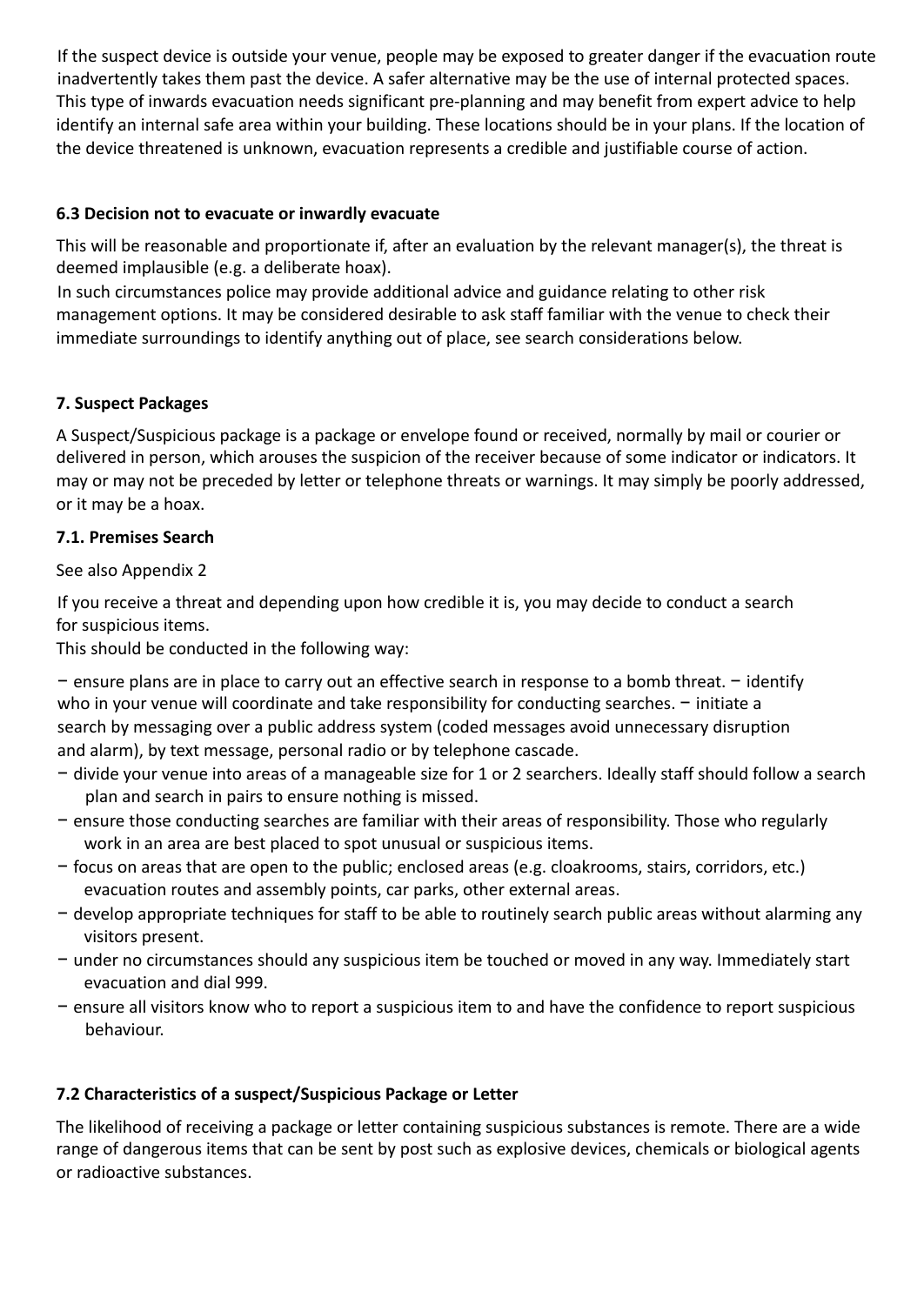Where staff are handing mail, it is important for staff to be aware of characteristics that are common to suspicious packages. Some indicators include, but are not limited to, the following:

- − unexpected item, especially if hand delivered.
- − a padded envelope (Jiffy Bag) or other bulky package.
- − additional inner envelope or other contents that may be difficult to remove.
- − labelling or excessive sealing that encourages opening at a particular end or in a particular way.
- − oddly shaped or lopsided.
- − envelope flap stuck down completely (normally gummed envelope flaps leave slight gaps at edges).
- − marked 'To be opened only by…' 'Personal' or 'Confidential'.
- − item addressed to the organisation or a title (rather than a specific individual).
- − unexpected or unusual origin (postmark and/or return address).
- − no return address or return address that cannot be verified.
- − poorly or inaccurately addressed address printed unevenly or unusually.
- − unfamiliar writing or unusual style.
- − unusual postmark or no postmark.
- − more stamps than needed for size or weight of package.
- − greasy or oily stains emanating from the package.
- − odours emanating from the package.

# **7.3 Action to take if a suspect package is found**

- − If in doubt call 999 and ask for the police
- − Clear the area immediately
- − Do not attempt to open the letter or package
- − Avoid unnecessary handling
- − Keep it separate so it is easily identifiable

# **Avoid unnecessary handling**:

- − if you are holding the item, put it down on a cleared flat surface
- − keep it separate so it is easily identifiable
- − do not move it

# **Move away immediately**

− clear immediate area and each adjacent room, including rooms above and below − if there is any suggestion of chemical, biological or radiological materials, move those directly affected to a safe location close to the incident - keep these individuals separate from those not involved − prevent others approaching or accessing the cleared areas

- − Do not use mobile phones or two-way radios in the cleared area or within fifteen metres of the suspect package.
- − Communicate regularly with staff, visitors and the public

# **Notify police**

- − if the item has been opened, or partially opened prior to being deemed suspicious, it is vital that this is communicated to the police
- − ensure informants and witnesses remain available to brief the police, and that the accuracy of their observations is preserved: encourage witnesses immediately to record their observations in writing, and discourage them from discussing the incident or their observations with others prior to the arrival of the police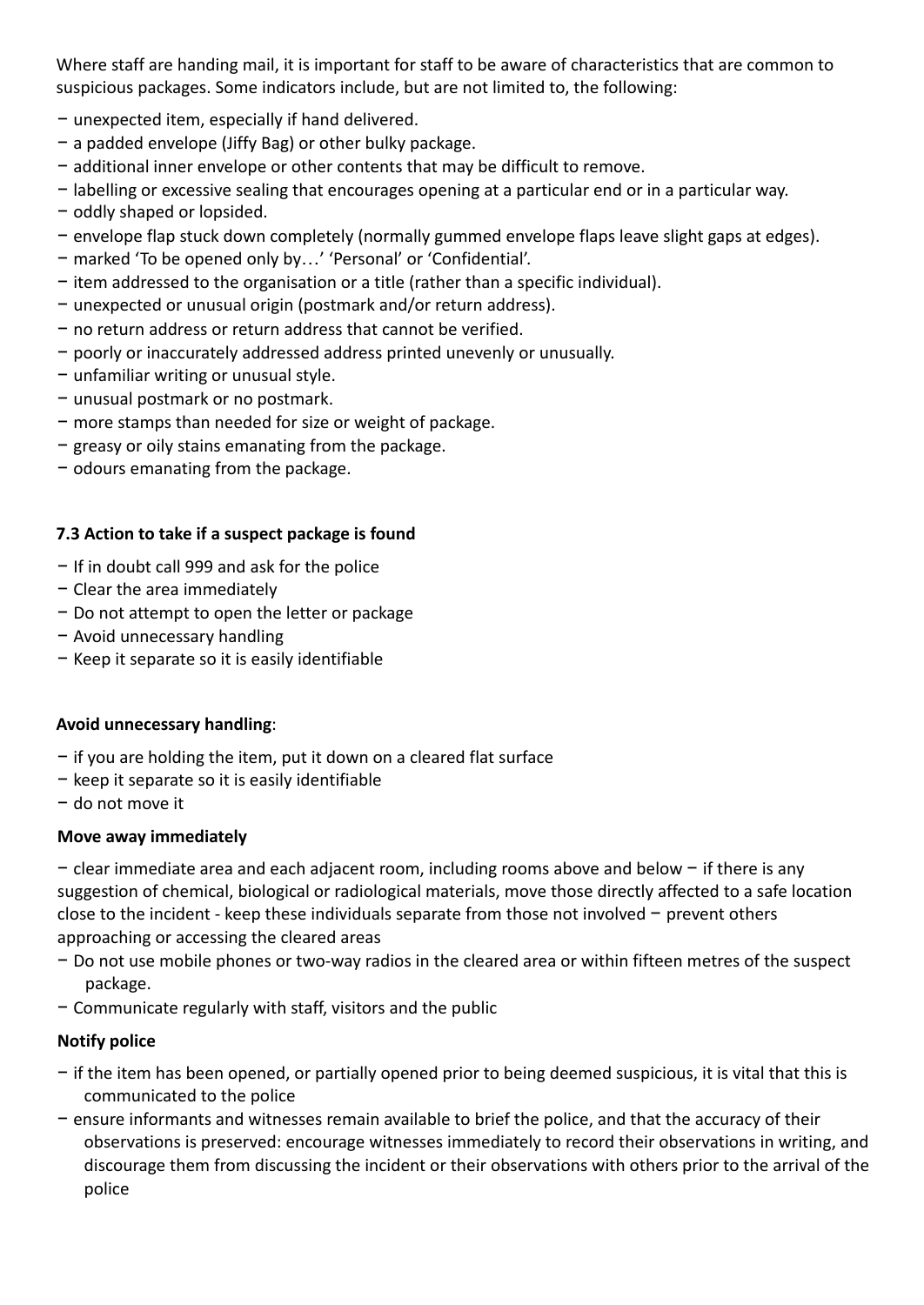# **7.4 Responsibilities of the Senior Member of Staff on Duty:**

- − CONFIRM CONTACT with the Police and stand by until relieved by them.
- − Inform the Headteacher and CEO.
- − Once the Emergency Services are on site, co-operate with them as requested.
- − If evacuating building(s) contact the Fire Marshals to co-ordinate evacuation in same manner as for a bomb threat. Do not activate fire alarm system.

#### **8. Media and Communication**

Avoid revealing details about specific incidents to the media or through social media without prior consultation with police. Do not provide details of the threat, the decision making process relating to evacuation (internal or external) or why a decision not to evacuate was taken.

Remember: it is vital that regular drills are carried out to ensure all are familiar with bomb threat procedures, routes and rendezvous points. Disabled staff should have personal evacuation plans and be individually briefed on their evacuation procedures. Similarly all visitors should be briefed on evacuation procedures and quickly identified and assisted in the event of a threat.

Familiarising through testing and exercising will increase the likelihood of an effective response to an evacuation and aid the decision making process when not to evacuate/invacuate.

#### **Appendix 1**

| <b>Bomb Thread Record Template</b><br>Actions to be taken on receipt of a telephone bomb threat |  |  |  |  |  |
|-------------------------------------------------------------------------------------------------|--|--|--|--|--|
| 1. Remain calm and talk to the caller.                                                          |  |  |  |  |  |
| 2. Note the caller's number if displayed on your phone.                                         |  |  |  |  |  |
| 3. If the threat has been sent via email or social media see appropriate section                |  |  |  |  |  |
| below. 4. If you are able to, record the call.                                                  |  |  |  |  |  |
| 5. Write down the exact wording of the threat.                                                  |  |  |  |  |  |
|                                                                                                 |  |  |  |  |  |
|                                                                                                 |  |  |  |  |  |
|                                                                                                 |  |  |  |  |  |
| Questions to ask? (When Where What How Who Why Time?)                                           |  |  |  |  |  |
| 1. Where exactly is the bomb right now?                                                         |  |  |  |  |  |
|                                                                                                 |  |  |  |  |  |
| 2. When is it going to explode?                                                                 |  |  |  |  |  |
| 3. What does it look like?                                                                      |  |  |  |  |  |
| 4. What does the bomb contain?                                                                  |  |  |  |  |  |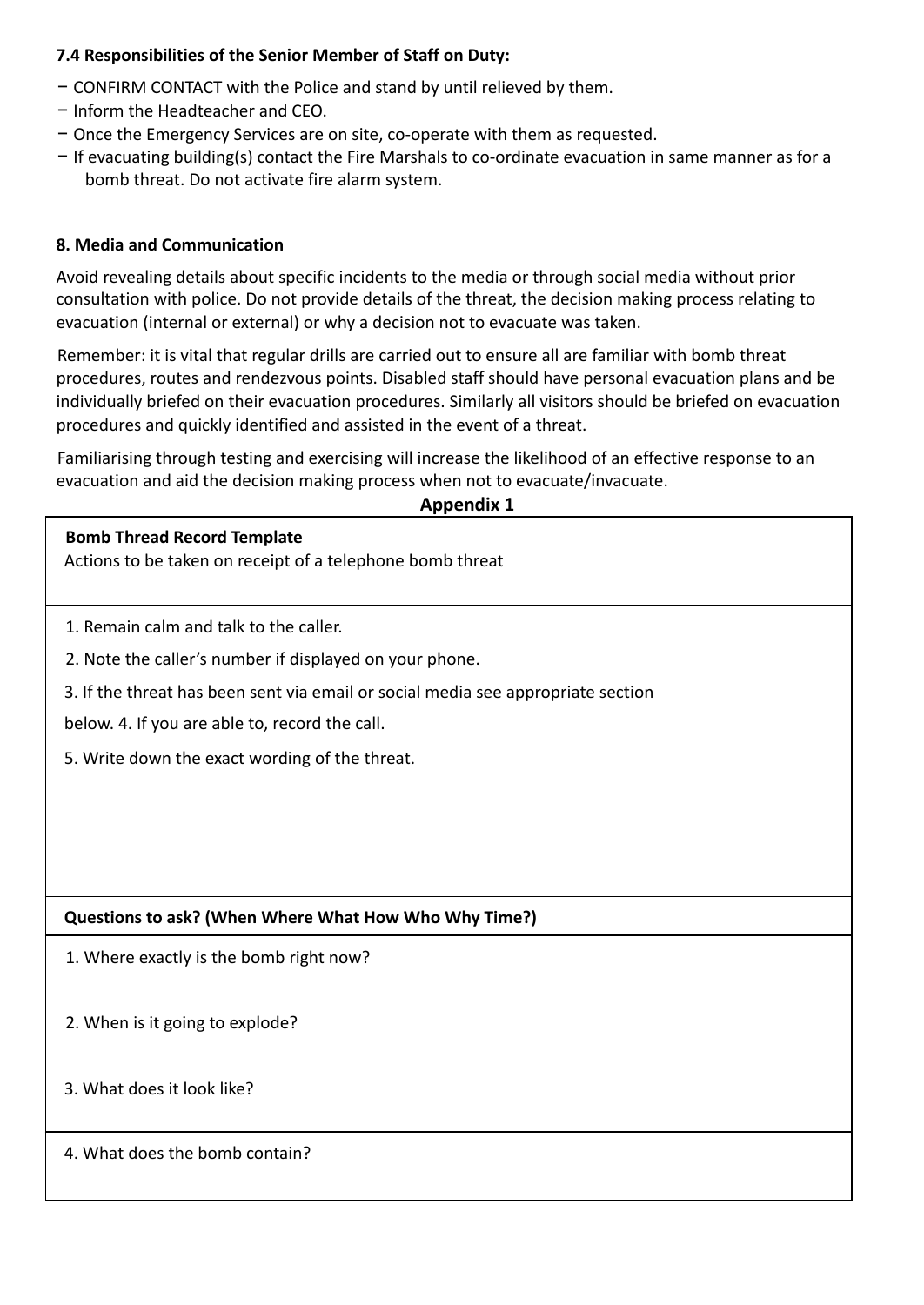5. How will it be detonated? 6. Did you place the bomb? If not you, who did? 7. What is your name? 8. What is your address? 9. What is your telephone number? 10. Do you represent a group or are you acting alone? 11. Why have you placed the bomb?

# **Appendix 1**

12. Note time call started/ended:

# **Inform Headteacher/CEO**

Name and telephone number of person informed:

#### **Dial 999 and inform the Police**

Time police informed:

# **This part should be completed once Police/Headteacher have all been informed**

Date and time of call:

Duration of call:

The telephone number that received the call:

About the caller: Male Female Nationality? Age? Threat Language: Well-spoken Irrational Taped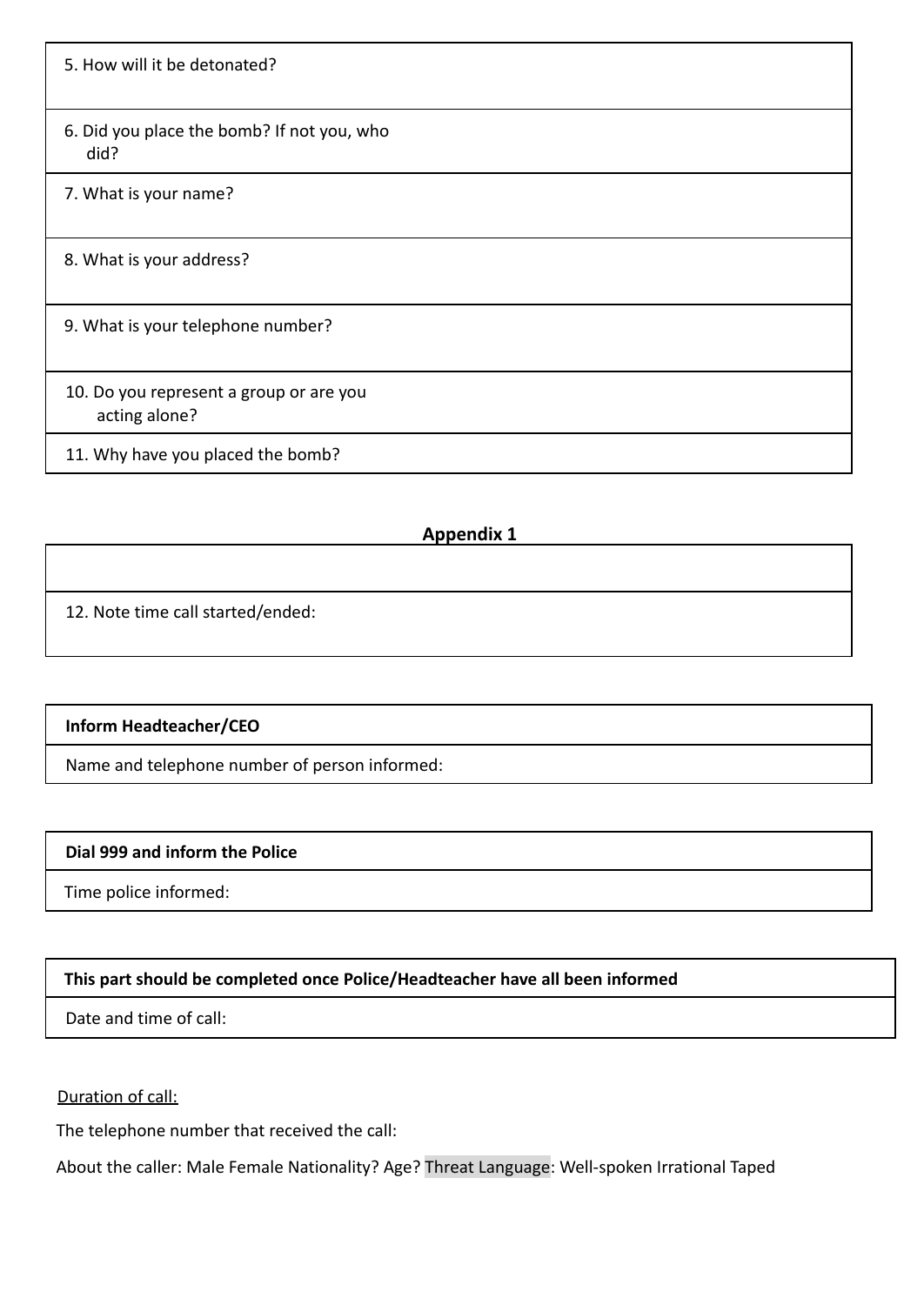| message Foul Incoherent                                                                                                                                                                                                                    |                                      |         |                                |           |                                     |      |  |  |  |
|--------------------------------------------------------------------------------------------------------------------------------------------------------------------------------------------------------------------------------------------|--------------------------------------|---------|--------------------------------|-----------|-------------------------------------|------|--|--|--|
| Caller's voice: Calm Crying Clearing throat Angry Nasal                                                                                                                                                                                    |                                      |         |                                |           |                                     |      |  |  |  |
|                                                                                                                                                                                                                                            | Excited                              | Stutter |                                | Disguised | Slow                                | Lisp |  |  |  |
| Deep Familiar Laughter Hoarse Slurred<br>Street noises House noises Animal noises Crockery<br>Rapid Accent<br>Vehicles Voice Static PA system Booth Music<br>What type of accent?<br>If the voice sounded familiar, who did it sound like? |                                      |         |                                |           |                                     |      |  |  |  |
| Other detail (please specify)                                                                                                                                                                                                              |                                      |         |                                |           |                                     |      |  |  |  |
| <b>Background sounds:</b><br>Clear<br>background                                                                                                                                                                                           | Remarks / Additional<br><b>Notes</b> |         | Factory<br>machinery<br>Office |           | machinery<br>Other (please specify) |      |  |  |  |
| Signature:                                                                                                                                                                                                                                 | Print Name:                          |         | Date:                          |           |                                     |      |  |  |  |

# **Appendix 1**

# **Action to be taken on receipt of a bomb threat via e mail or social media**

- 1. DO NOT reply to, forward or delete the message
- 2. If sent via email note the address
- 3. If sent via social media what application has been used and what is the username/ID?
- 4. Dial 999 and follow police guidance
- 5. Preserve all web log files for your organisations to help the police investigation (as a guide, 7 days prior to the threat message and 48 hours after)

# **Appendix 2**